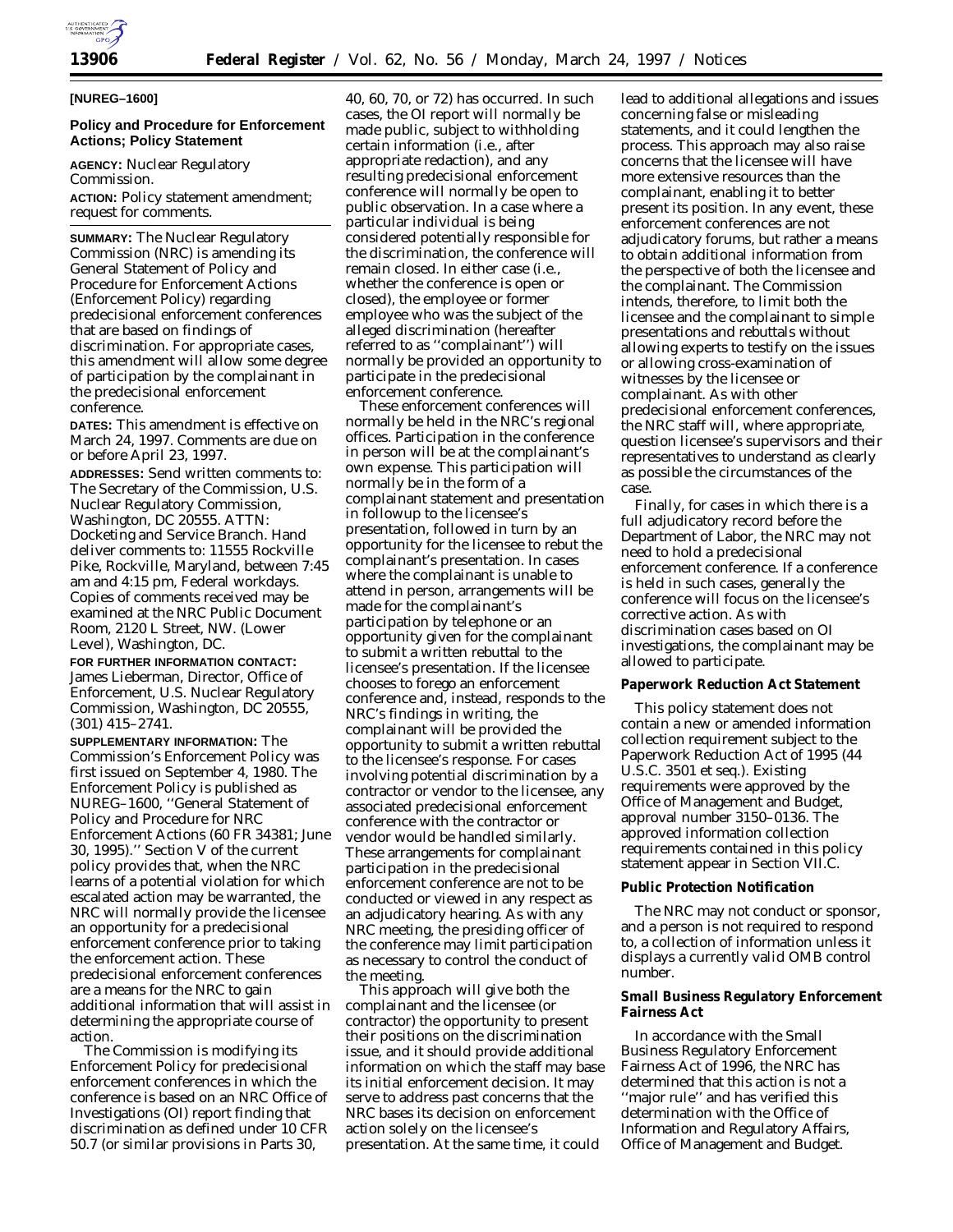Accordingly, the NRC Enforcement Policy, Section V, ''Predecisional Enforcement Conferences,'' is amended as follows:

# **General Statement of Policy and Procedure for NRC Enforcement Actions**

\* \* \* \* \*

## **V. Predecisional Enforcement Conferences**

Whenever the NRC has learned of the existence of a potential violation for which escalated enforcement action appears to be warranted, or recurring nonconformance on the part of a vendor, the NRC may provide an opportunity for a predecisional enforcement conference with the licensee, vendor, or other person before taking enforcement action. The purpose of the conference is to obtain information that will assist the NRC in determining the appropriate enforcement action, such as: (1) A common understanding of facts, root causes and missed opportunities associated with the apparent violations, (2) a common understanding of corrective actions taken or planned, and (3) a common understanding of the significance of issues and the need for lasting comprehensive corrective action.

If the NRC concludes that it has sufficient information to make an informed enforcement decision, a conference will not normally be held unless the licensee requests it. However, an opportunity for a conference will normally be provided before issuing an order based on a violation of the rule on Deliberate Misconduct or a civil penalty to an unlicensed person. If a conference is not held, the licensee will normally be requested to provide a written response to an inspection report, if issued, as to the licensee's views on the apparent violations and their root causes and a description of planned or implemented corrective actions.

During the predecisional enforcement conference, the licensee, vendor, or other persons will be given an opportunity to provide information consistent with the purpose of the conference, including an explanation to the NRC of the immediate corrective actions (if any) that were taken following identification of the potential violation or nonconformance and the long-term comprehensive actions that were taken or will be taken to prevent recurrence. Licensees, vendors, or other persons will be told when a meeting is a predecisional enforcement conference.

A predecisional enforcement conference is a meeting between the NRC and the licensee. Conferences are

normally held in the regional offices and are normally open to public observation. Conferences will not normally be open to the public if the enforcement action being contemplated:

(1) Would be taken against an individual, or if the action, though not taken against an individual, turns on whether an individual has committed wrongdoing;

(2) Involves significant personnel failures where the NRC has requested that the individual(s) involved be present at the conference;

(3) Is based on the findings of an NRC Office of Investigations report that has not been publicly disclosed; or

(4) Involves safeguards information, Privacy Act information, or information which could be considered proprietary;

In addition, conferences will not normally be open to the public if:

(5) The conference involves medical misadministrations or overexposures and the conference cannot be conducted without disclosing the exposed individual's name; or

(6) The conference will be conducted by telephone or the conference will be conducted at a relatively small licensee's facility.

Notwithstanding meeting any of these criteria, a conference may still be open if the conference involves issues related to an ongoing adjudicatory proceeding with one or more intervenors or where the evidentiary basis for the conference is a matter of public record, such as an adjudicatory decision by the Department of Labor. In addition, notwithstanding the above normal criteria for opening or closing conferences, with the approval of the Executive Director for Operations, conferences may either be open or closed to the public after balancing the benefit of the public's observation against the potential impact on the agency's decision-making process in a particular case.

The NRC will notify the licensee that the conference will be open to public observation. Consistent with the agency's policy on open meetings, ''Staff Meetings Open to Public,'' published September 20, 1994 (59 FR 48340), the NRC intends to announce open conferences normally at least 10 working days in advance of conferences through (1) notices posted in the Public Document Room, (2) a toll-free telephone recording at 800–952–9674, (3) a toll-free electronic bulletin board at 800–952–9676, and on the World Wide Web at the NRC Office of Enforcement homepage (www.nrc.gov/OE). In addition, the NRC will also issue a press release and notify appropriate State liaison officers that a predecisional

enforcement conference has been scheduled and that it is open to public observation.

The public attending open conferences may observe but may not participate in the conference. It is noted that the purpose of conducting open conferences is not to maximize public attendance, but rather to provide the public with opportunities to be informed of NRC activities consistent with the NRC's ability to exercise its regulatory and safety responsibilities. Therefore, members of the public will be allowed access to the NRC regional offices to attend open enforcement conferences in accordance with the ''Standard Operating Procedures For Providing Security Support For NRC Hearings and Meetings,'' published November 1, 1991 (56 FR 56251). These procedures provide that visitors may be subject to personnel screening, that signs, banners, posters, etc., not larger than 18′′ be permitted, and that disruptive persons may be removed. The open conferences will be terminated if disruption interferes with a successful conference. NRC's Predecisional Enforcement Conferences (whether open or closed) normally will be held at the NRC's regional offices or in NRC Headquarters Offices and not in the vicinity of the licensee's facility.

For a case in which an NRC Office of Investigations (OI) report finds that discrimination as defined under 10 CFR 50.7 (or similar provisions in Parts 30, 40, 60, 70, or 72) has occurred, the OI report will be made public, subject to withholding certain information (i.e., after appropriate redaction), and any resulting predecisional enforcement conference will normally be open to public observation. In a conference where a particular individual is being considered potentially responsible for the discrimination, the conference will remain closed. In either case (i.e., whether the conference is open or closed), the employee or former employee who was the subject of the alleged discrimination (hereafter referred to as ''complainant'') will normally be provided an opportunity to participate in the predecisional enforcement conference. This participation will normally be in the form of a complainant statement and presentation in followup to the licensee's presentation, followed in turn by an opportunity for the licensee to rebut the complainant's presentation. In cases where the complainant is unable to attend in person, arrangements will be made for the complainant's participation by telephone or an opportunity given for the complainant to submit a written rebuttal to the